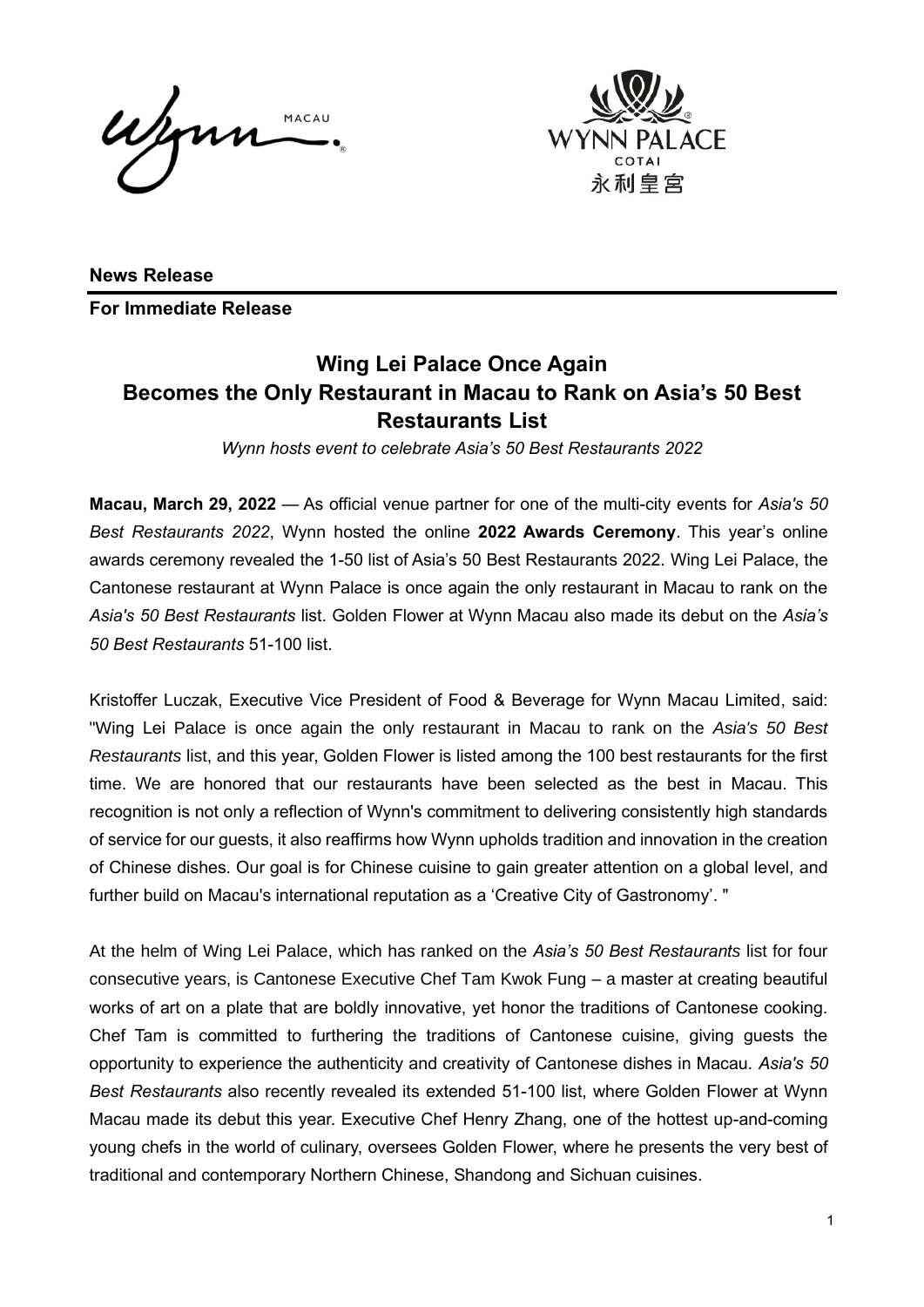



 $-$  END  $-$ 

## **Photo Captions:**



**Photo 1:** Wing Lei Palace Executive Chef Tam Kwok Fung, Golden Flower Executive Chef Henry Zhang and Wynn Macau Management team



**Photo 2:** Wing Lei Palace, Wynn Palace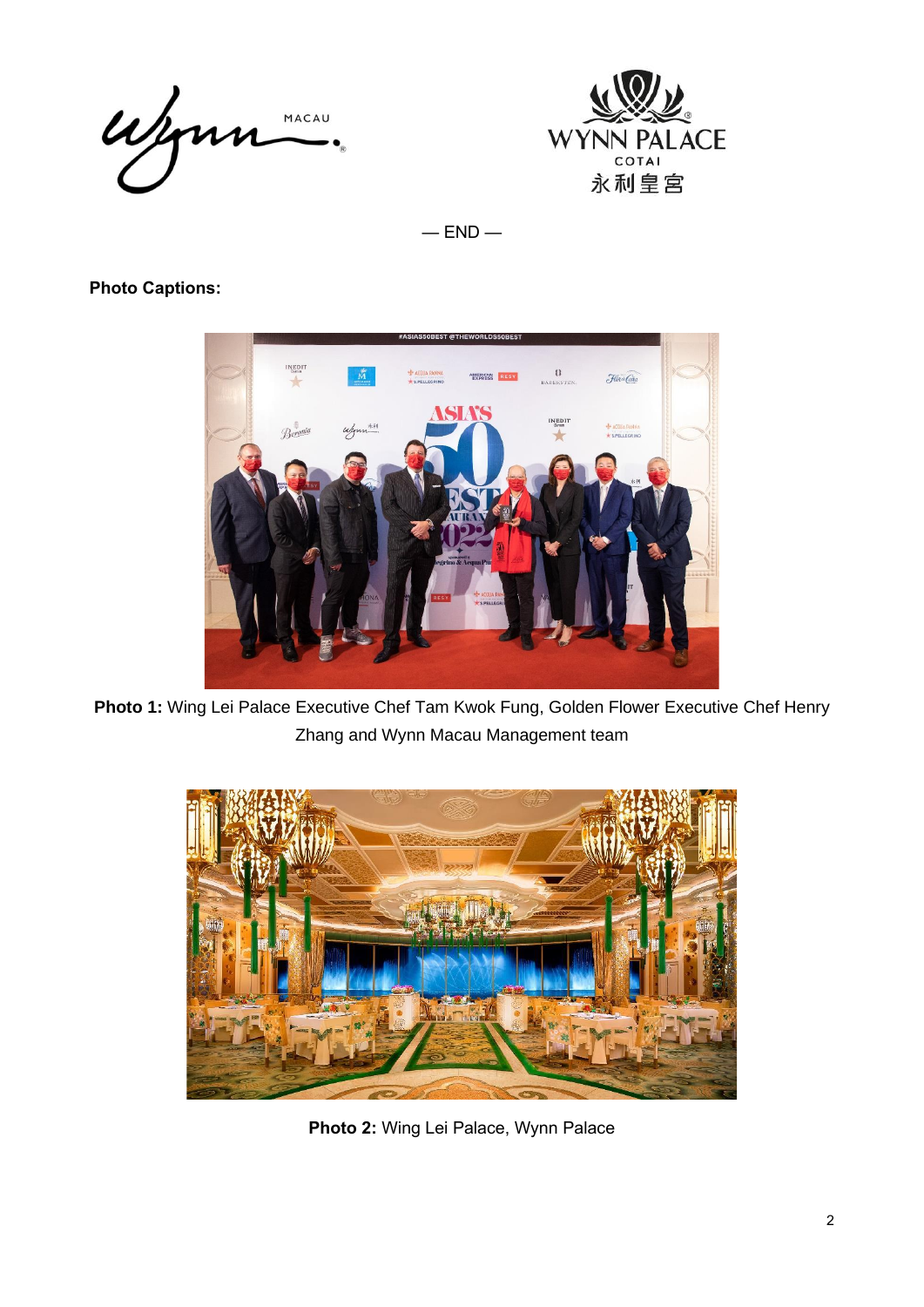





**Photo 3:** Golden Flower, Wynn Macau

## **ABOUT WYNN MACAU**

[Wynn Macau](https://www.wynnmacau.com/en) is a luxury hotel and casino resort in the Macau Special Administrative Region of the People's Republic of China with two iconic towers featuring a total of 1,010 spacious rooms and suites, approximately 252,000 square feet of casino space, over 59,000 square feet of retail space, 12 food and beverage outlets, two spas, a salon and a pool. The resort proudly boasts three distinct entertainment experiences, including Macau's only choreographed Performance Lake, blending lofty plumes of water, gracefully choreographed music from Broadway tunes to renowned Chinese songs, powerful LED lights and fire effects.

Wynn Macau is operated by international resort developer [Wynn Resorts,](http://www.wynnresorts.com/) recipient of more Forbes Travel Guide Five Star Awards than any other independent hotel company in the world. Wynn Macau continues to hold the distinct honor of being the only resort in the world with 8 Forbes Five-Star Awards for five consecutive years. Wynn Macau opened on September 6, 2006 and its second tower – Encore opened on April 21, 2010. For more information on Wynn Macau, visit [press.wynnmacau.com.](https://press.wynnmacau.com/en)

## **ABOUT WYNN PALACE**

[Wynn Palace](https://www.wynnpalace.com/en) is the second luxury integrated resort from international resort developer Wynn Resorts in the Macau Special Administrative Region of the People's Republic of China, following the